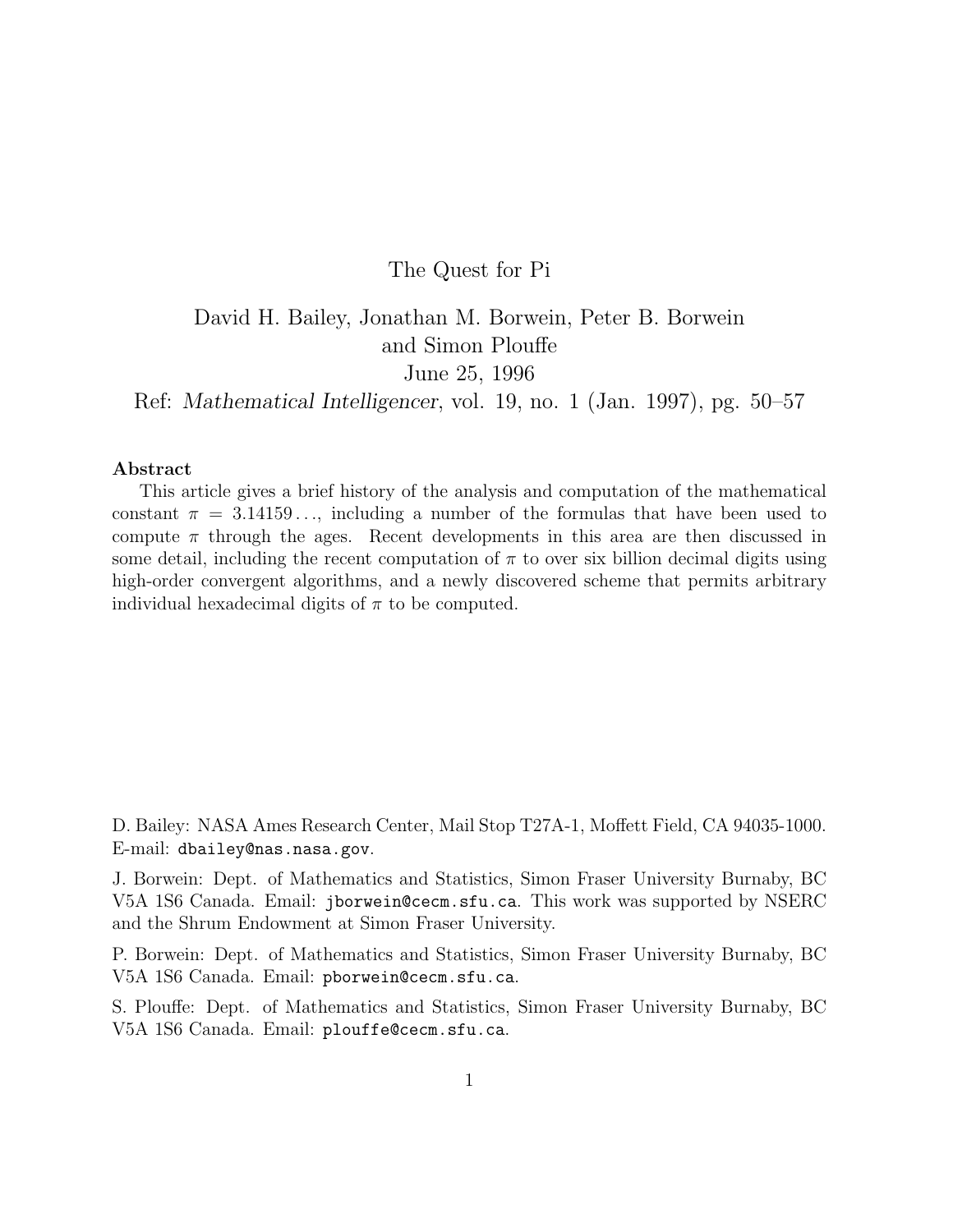### **Introduction**

The fascinating history of the constant we now know as  $\pi$  spans several millennia, almost from the beginning of recorded history up to the present day. In many ways this history parallels the advancement of science and technology in general, and of mathematics and computer technology in particular. An overview of this history is presented here in sections one and two. Some exciting recent developments are discussed in sections three and four. Section five explores the question of why this topic has such enduring interest. For further details of the history of  $\pi$  up to about 1970, the reader is referred to Petr Beckmann's readable and entertaining book [3]. A listing of milestones in the history of the computation of  $\pi$  is given in Tables 1 and 2.

### **1. The Ancients**

In one of the earliest accounts (about 2000 BC) of  $\pi$ , the Babylonians used the approximation  $3\frac{1}{8} = 3.125$ . At this same time or earlier, according to an account in an ancient Egyptian document, Egyptians were assuming that a circle with diameter nine has the same area as a square of side eight, which implies  $\pi = \frac{256}{81} = 3.1604...$  Others of antiquity were content to use the simple approximation 3, as evidenced by the following passage from the Old Testament:

Also, he made a molten sea of ten cubits from brim to brim, round in compass, and five cubits the height thereof; and a line of thirty cubits did compass it round about (I Kings 7:23; see also 2 Chron. 4:2).

The first rigorous mathematical calculation of the value of  $\pi$  was due to Archimedes of Syracuse (ca. 250 BC), who used a geometrical scheme based on inscribed and circumscribed polygons to obtain the bounds  $3\frac{10}{71} < \pi < 3\frac{1}{7}$ , or in other words  $3.1408... < \pi <$ 3.1428 ... [11]. No one was able to improve on Archimedes' method for many centuries, although a number of persons used this general method to obtain more accurate approximations. For example, the astronomer Ptolemy, who lived in Alexandria in 150 AD, used the value  $3\frac{17}{120} = 3.141666...$ , and the fifth century Chinese mathematician Tsu Chung-Chih used a variation of Archimedes' method to compute  $\pi$  correct to seven digits, a level not obtained in Europe until the 1500s.

### **2. The Age of Newton**

As in other fields of science and mathematics, little progress was made in the quest for  $\pi$  during the dark and middle ages, at least in Europe. The situation was somewhat better in the East, where Al-Kashi of Samarkand computed  $\pi$  to 14 places about 1430. But in the 1600s, with the discovery of calculus by Newton and Leibniz, a number of substantially new formulas for  $\pi$  were discovered. One of them can be easily derived by recalling that

$$
\tan^{-1} x = \int_0^x \frac{dt}{1+t^2} = \int_0^x (1-t^2+t^4-t^6+\cdots) dt
$$
  
=  $x - \frac{x^3}{3} + \frac{x^5}{5} - \frac{x^7}{7} + \frac{x^9}{9} - \cdots$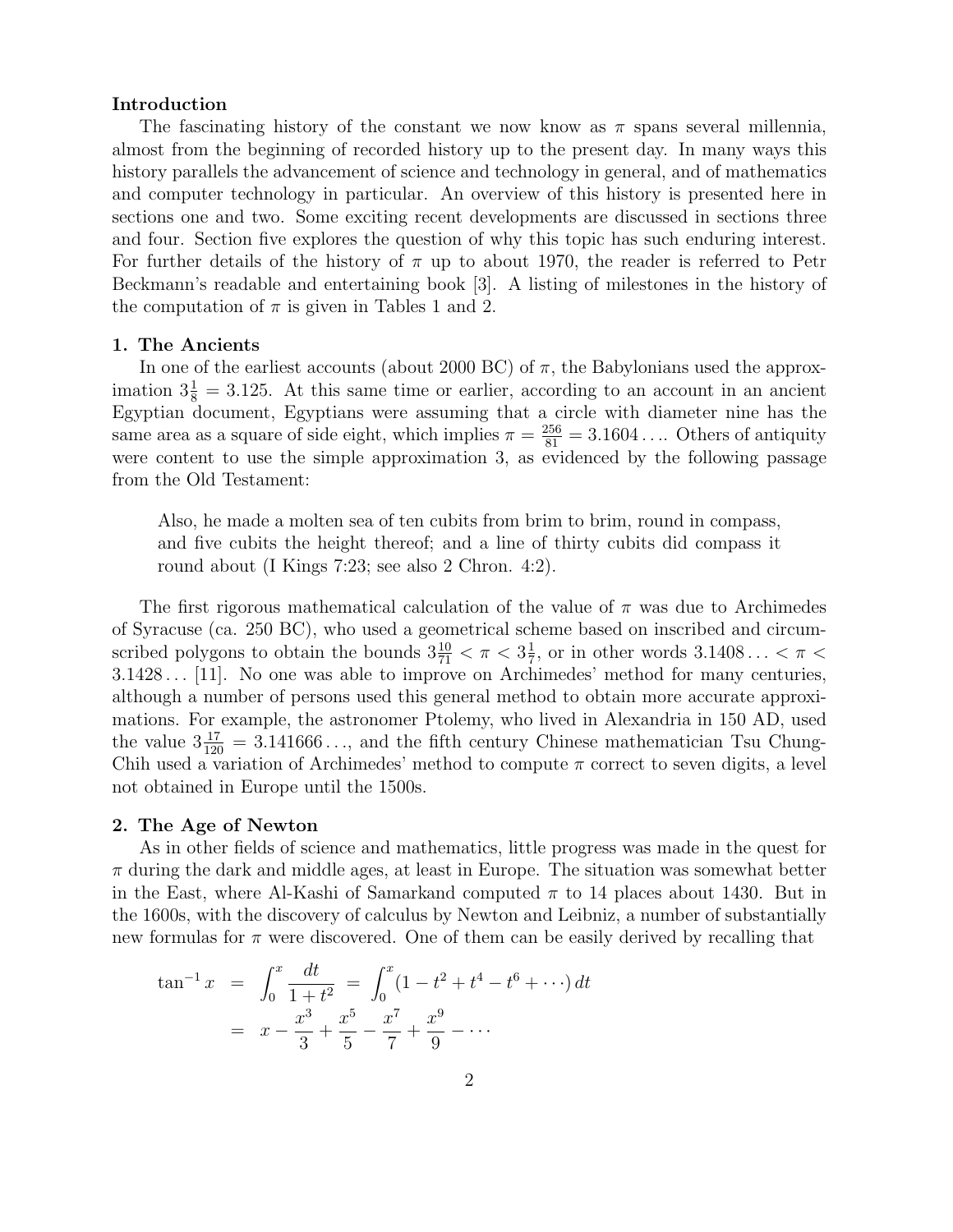Substituting  $x = 1$  gives the well-known Gregory-Leibniz formula

$$
\pi/4 = 1 - 1/3 + 1/5 - 1/7 + 1/9 - 1/11 + \cdots
$$

Regrettably, this series converges so slowly that hundreds of terms would be required to compute the numerical value of  $\pi$  to even two digits accuracy. However, by employing the trigonometric identity

$$
\pi/4 = \tan^{-1}(1/2) + \tan^{-1}(1/3)
$$

(which follows from the addition formula for the tangent function), one obtains

$$
\pi/4 = \left(\frac{1}{2} - \frac{1}{3 \cdot 2^3} + \frac{1}{5 \cdot 2^5} - \frac{1}{7 \cdot 2^7} + \cdots\right) + \left(\frac{1}{3} - \frac{1}{3 \cdot 3^3} + \frac{1}{5 \cdot 3^5} - \frac{1}{7 \cdot 3^7} + \cdots\right)
$$

which converges much more rapidly. An even faster formula, due to Machin, can be obtained by employing the identity

$$
\pi/4 = 4 \tan^{-1}(1/5) - \tan^{-1}(1/239)
$$

in a similar way. Shanks used this scheme to compute  $\pi$  to 707 decimal digits accuracy in 1873. Alas, it was later found that this computation was in error after the 527-th decimal place.

Newton discovered a similar series for the arcsine function:

$$
\sin^{-1} x = x + \frac{1 \cdot x^3}{2 \cdot 3} + \frac{1 \cdot 3 \cdot x^5}{2 \cdot 4 \cdot 5} + \frac{1 \cdot 3 \cdot 5 \cdot x^7}{2 \cdot 4 \cdot 6 \cdot 7} + \cdots
$$

 $\pi$  can be computed from this formula by noting that  $\pi/6 = \sin^{-1}(1/2)$ . An even faster formula of this type is

$$
\pi = \frac{3\sqrt{3}}{4} + 24\left(\frac{1}{3\cdot 2^3} - \frac{1}{5\cdot 2^5} - \frac{1}{7\cdot 2^7} - \frac{1}{9\cdot 2^9} - \cdots\right)
$$

Newton himself used this particular formula to compute  $\pi$ . He published 15 digits, but later sheepishly admitted, "I am ashamed to tell you how many figures I carried these computations, having no other business at the time."

In the 1700s the mathematician Euler, arguably the most prolific mathematician in history, discovered a number of new formulas for  $\pi$ . Among these are

$$
\frac{\pi^2}{6} = 1 + \frac{1}{2^2} + \frac{1}{3^2} + \frac{1}{4^2} + \frac{1}{5^2} + \cdots
$$
  

$$
\frac{\pi^4}{90} = 1 + \frac{1}{2^4} + \frac{1}{3^4} + \frac{1}{4^4} + \frac{1}{5^4} + \cdots
$$

A related, more rapidly convergent series is

$$
\frac{\pi^2}{6} = 3 \sum_{m=1}^{\infty} \frac{1}{m^2 \binom{2m}{m}}
$$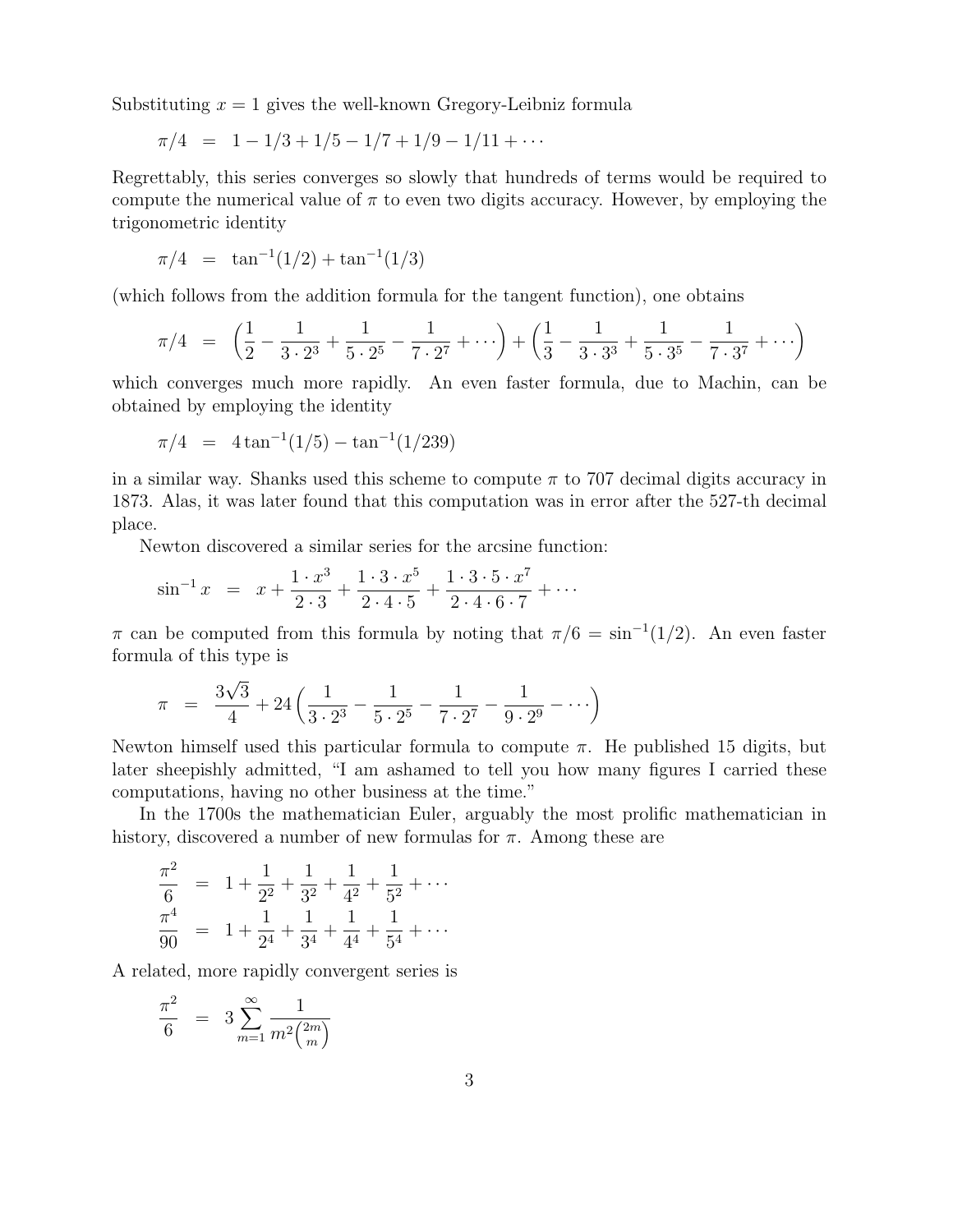These formulas aren't very efficient for computing  $\pi$ , but they have important theoretical implications and have been the springboard for notable research questions, such as the Riemann zeta function hypothesis, that continue to be investigated to this day.

One motivation for computations of  $\pi$  during this time was to see if the decimal expansion of  $\pi$  repeats, thus disclosing that  $\pi$  is the ratio of two integers (although hardly anyone in modern times seriously believed that it was rational). This question was conclusively settled in the late 1700s, when Lambert and Legendre proved that  $\pi$  is irrational. Some still wondered whether  $\pi$  might be the root of some algebraic equation with integer coefficients (although as before few really believed that it was). This question was finally settled in 1882 when Lindemann proved that  $\pi$  is transcendental. Lindemann's proof also settled once and for all, in the negative, the ancient Greek question of whether the circle could be squared with ruler and compass. This is because constructible numbers are necessarily algebraic.

In the annals of  $\pi$ , the nineteenth century came to a close on an utterly shameful note. Three years prior to the turn of the century, one Edwin J. Goodman, M.D. introduced into the Indiana House of Representatives a bill that would introduce "new Mathematical truth" and enrich the state, which would profit from the royalties ensuing from this discovery. Section two of the bill included the passage

"disclosing the fourth important fact that the ratio of the diameter and circumference is as five-fourths to four;"

Thus one of Goodman's new mathematical "truths" is that  $\pi = \frac{16}{5} = 3.2$ . In spite of this and numerous other absurd statements, the Indiana House passed the bill unanimously on Feb. 5, 1897. The bill then passed a Senate committee, and would have been enacted into law had it not been for the last-minute intervention of Prof. C. A. Waldo of Purdue University, who happened to hear some of the deliberation while on other business.

### **3. The Twentieth Century**

With the development of computer technology in the 1950s,  $\pi$  was computed to thousands and then millions of digits, in both decimal and binary bases (see for example [17]). These computations were facilitated by the discovery of some advanced algorithms for performing the required high-precision arithmetic operations on a computer. For example, in 1965 it was found that the newly-discovered fast Fourier transform (FFT) could be used to perform high-precision multiplications much more rapidly than conventional schemes. These methods dramatically lowered the computer time required for computing  $\pi$  and other mathematical constants to high precision. See [1], [7] and [8] for a discussion of some of these techniques.

In spite of these advances, until the 1970s all computer evaluations of  $\pi$  still employed classical formulas, usually a variation of Machin's formula. Some new infinite series formulas were discovered by the Indian mathematician Ramanujan around 1910, but these were not well known until quite recently when his writings were widely published. One of these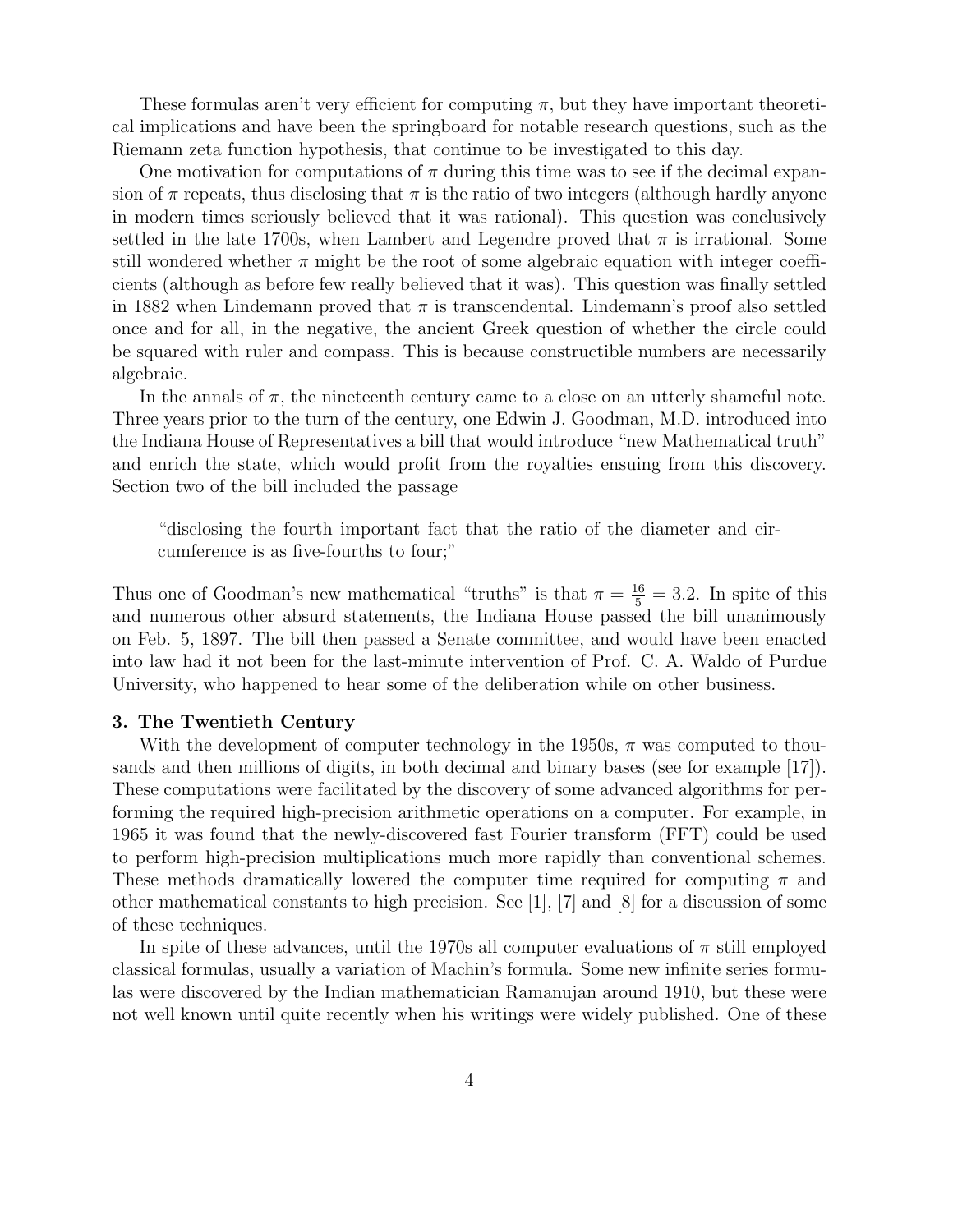is the remarkable formula

$$
\frac{1}{\pi} = \frac{2\sqrt{2}}{9801} \sum_{k=0}^{\infty} \frac{(4k)!(1103 + 26390k)}{(k!)^4 396^{4k}}
$$

Each term of this series produces an additional eight correct digits in the result. Gosper used this formula to compute 17 million digits of  $\pi$  in 1985.

While Ramanujan's series is considerably more efficient than the classical formulas, it shares with them the property that the number of terms one must compute increases linearly with the number of digits desired in the result. In other words, if one wishes to compute  $\pi$  to twice as many digits, then one must evaluate twice as many terms of the series.

In 1976 Eugene Salamin [16] and Richard Brent [8] independently discovered a new algorithm for  $\pi$ , which is based on the arithmetic-geometric mean and some ideas originally due to Gauss in the 1800s (although for some reason Gauss never saw the connection to computing  $\pi$ ). This algorithm produces approximations that converge to  $\pi$  much more rapidly than any classical formula. The Salamin-Brent algorithm may be stated as follows. Set  $a_0 = 1, b_0 = 1/\sqrt{2}$  and  $s_0 = 1/2$ . For  $k = 1, 2, 3, \cdots$  compute

$$
a_k = \frac{a_{k-1} + b_{k-1}}{2}
$$
  
\n
$$
b_k = \sqrt{a_{k-1}b_{k-1}}
$$
  
\n
$$
c_k = a_k^2 - b_k^2
$$
  
\n
$$
s_k = s_{k-1} - 2^k c_k
$$
  
\n
$$
p_k = \frac{2a_k^2}{s_k}
$$

Then  $p_k$  converges *quadratically* to  $\pi$ . This means that each iteration of this algorithm approximately *doubles* the number of correct digits. To be specific, successive iterations produce 1, 4, 9, 20, 42, 85, 173, 347 and 697 correct digits of  $\pi$ . Twenty-five iterations are sufficient to compute  $\pi$  to over 45 million decimal digit accuracy. However, each of these iterations must be performed using a level of numeric precision that is at least as high as that desired for the final result.

The Salamin-Brent algorithm requires the extraction of square roots to high precision, operations not required, for example, in Machin's formula. High-precision square roots can be efficiently computed by means of a Newton iteration scheme that employs only multiplications, plus some other operations of minor cost, using a level of numeric precision that doubles with each iteration. The total cost of computing a square root in this manner is only about three times the cost of performing a single full-precision multiplication. Thus algorithms such as the Salamin-Brent scheme can be implemented very rapidly on a computer.

Beginning in 1985, two of the present authors (Jonathan and Peter Borwein) discovered some additional algorithms of this type [5, 6, 7]. One is as follows. Set  $a_0 = 1/3$  and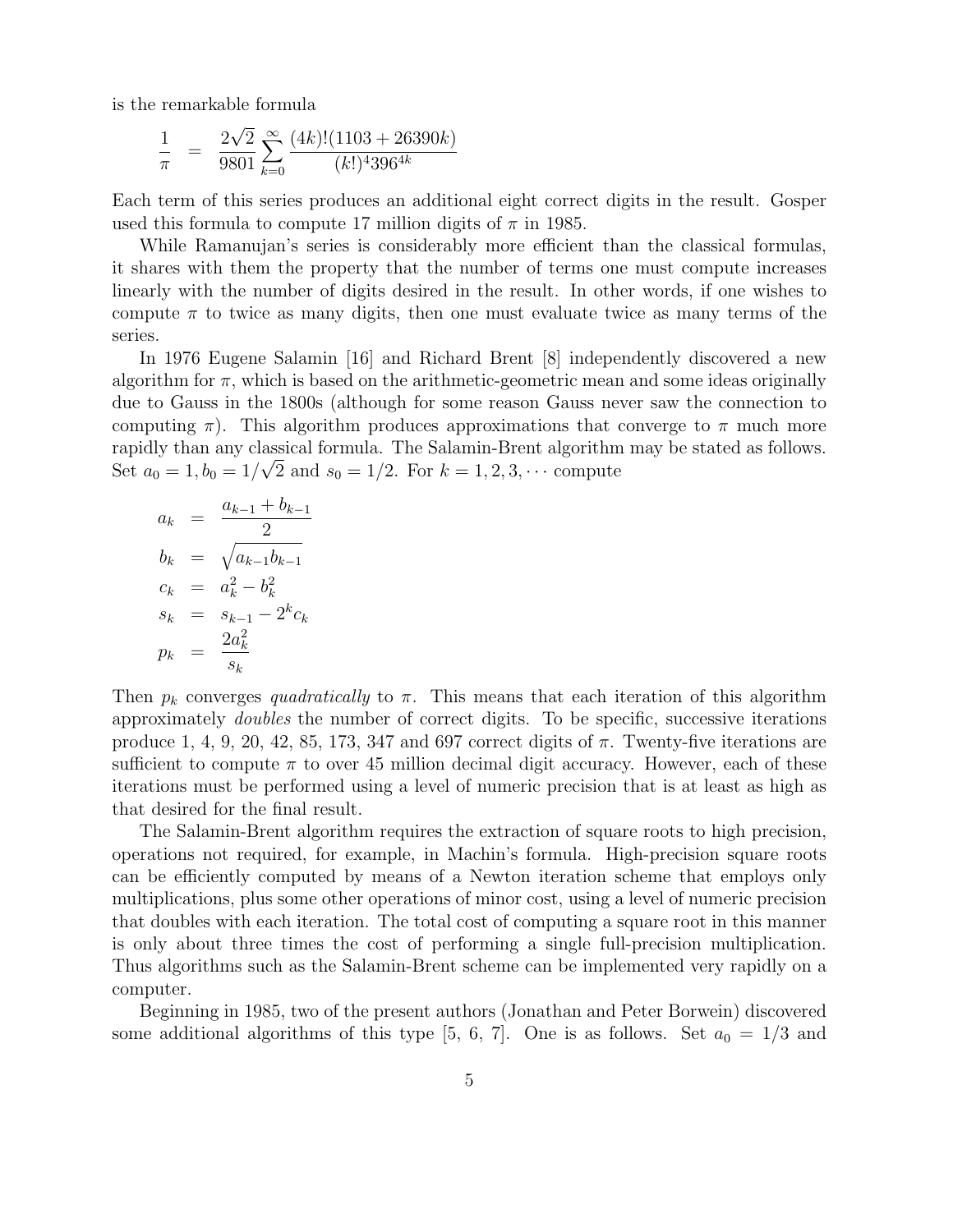$s_0 = (\sqrt{3} - 1)/2$ . Iterate

$$
r_{k+1} = \frac{3}{1 + 2(1 - s_k^3)^{1/3}}
$$
  
\n
$$
s_{k+1} = \frac{r_{k+1} - 1}{2}
$$
  
\n
$$
a_{k+1} = r_{k+1}^2 a_k - 3^k (r_{k+1}^2 - 1)
$$

Then  $1/a_k$  converges *cubically* to  $\pi$  — each iteration approximately triples the number of correct digits. A quartic algorithm is as follows: Set  $a_0 = 6 - 4\sqrt{2}$  and  $y_0 = \sqrt{2} - 1$ . Iterate

$$
y_{k+1} = \frac{1 - (1 - y_k^4)^{1/4}}{1 + (1 - y_k^4)^{1/4}}
$$
  
\n
$$
a_{k+1} = a_k (1 + y_{k+1})^4 - 2^{2k+3} y_{k+1} (1 + y_{k+1} + y_{k+1}^2)
$$

Then  $a_k$  converges *quartically* to  $1/\pi$ . This particular algorithm, together with the Salamin-Brent scheme, has been employed by Yasumasa Kanada of the University of Tokyo in several computations of  $\pi$  over the past ten years or so. In the latest of these computations, Kanada computed over 6.4 billion decimal digits on a Hitachi supercomputer. This is presently the world's record in this arena.

More recently it has been further shown that there are algorithms that generate m-th order convergent approximations to  $\pi$  for any m. An example of a nonic (ninth-order) algorithm is the following: Set  $a_0 = 1/3$ ,  $r_0 = (\sqrt{3} - 1)/2$ ,  $s_0 = (1 - r_0^3)^{1/3}$ . Iterate

$$
t = 1 + 2r_k
$$
  
\n
$$
u = [9r_k(1 + r_k + r_k^2)]^{1/3}
$$
  
\n
$$
v = t^2 + tu + u^2
$$
  
\n
$$
m = \frac{27(1 + s_k + s_k^2)}{v}
$$
  
\n
$$
a_{k+1} = ma_k + 3^{2k-1}(1 - m)
$$
  
\n
$$
s_{k+1} = \frac{(1 - r_k)^3}{(t + 2u)v}
$$
  
\n
$$
r_{k+1} = (1 - s_k^3)^{1/3}
$$

Then  $1/a_k$  converges *nonically* to  $\pi$ . It should be noted however that these higher order algorithms do not appear to be faster as computational schemes than, say the Salamin-Brent or the Borwein quartic algorithms. In other words, although fewer iterations are required to achieve a given level of precision in the higher-order schemes, each iteration is more expensive.

A comparison of actual computer run times for various  $\pi$  algorithms is shown in Figure 1. These run times are for computing  $\pi$  in binary to various precision levels on an IBM RS6000/590 workstation. The abscissa of this plot is in hexadecimal digits — multiply these numbers by four to obtain equivalent binary digits, or by  $log_{10}(16) = 1.20412...$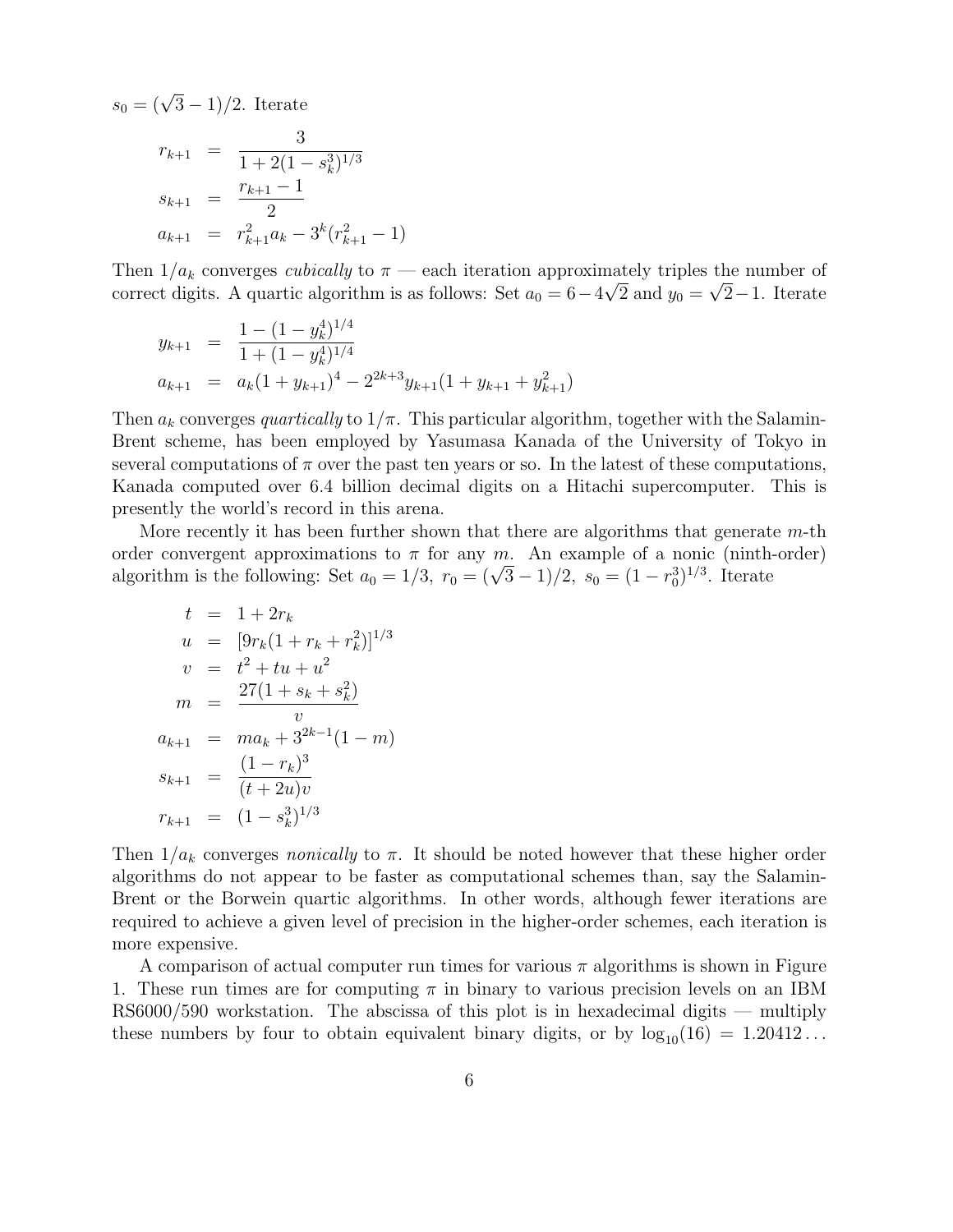

### **Run time for computing various** π **algorithms**

Figure 1: Run times for Computing Pi

to obtain equivalent decimal digits. Other implementations on other systems may give somewhat different results — for example, in Kanada's recent computation of  $\pi$  to over six billion digits, the quartic algorithm ran somewhat faster than the Salamin-Brent algorithm (116 hours versus 131 hours). But the overall picture from such comparisons is unmistakable: the modern schemes run many times faster than the classical schemes, especially when implemented using FFT-based arithmetic.

David and Gregory Chudnovsky of Columbia University have also done some veryhigh precision computations of  $\pi$  in recent years, alternating with Kanada for the world's record. Their most recent computation (1994) produced over four billion digits of  $\pi$  [9]. They did not employ a high-order convergent algorithm, such as the Salamin-Brent or Borwein algorithms, but instead utilized the following infinite series (which is in the spirit of Ramanujan's series above):

$$
\frac{1}{\pi} = 12 \sum_{k=0}^{\infty} \frac{(-1)^k (6k)! (13591409 + 545140134k)}{(3k)! (k!)^3 640320^{3k+3/2}}
$$

Each term of this series produces an additional 14 correct digits. The Chudnovskys implemented this formula with a very clever scheme that enabled them to utilize the results of a certain level of precision to extend the calculation to even higher precision. Their program was run on a home-brew supercomputer that they have assembled using private funds. An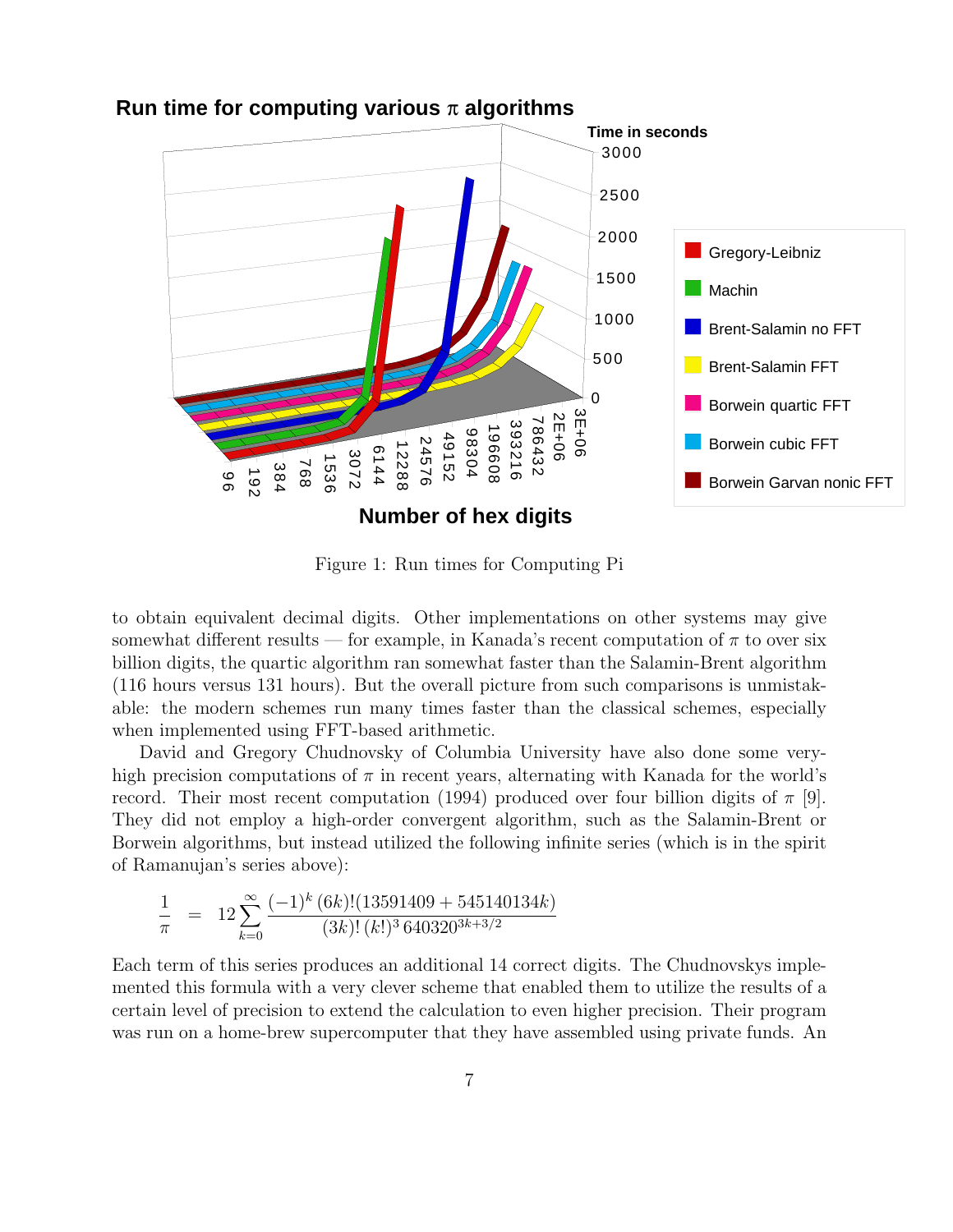interesting personal glimpse of the Chudnovsky brothers is given in [14].

### **4. Computing Individual Digits of** π

At several junctures in the history of  $\pi$ , it was widely believed that virtually everything of interest with regards to this constant had been discovered, and in particular that no fundamentally new formulas for  $\pi$  lay undiscovered. This sentiment was even suggested in the closing chapters of Beckmann's 1971 book on the history of  $\pi$  [3, pg. 172]. Ironically, the Salamin-Brent algorithm was discovered only five years later.

A more recent reminder that we have not come to the end of humanity's quest for knowledge about  $\pi$  came with the discovery of the Rabinowitz-Wagon "spigot" algorithm for  $\pi$  in 1990 [15]. In this scheme, successive digits of  $\pi$  (in any desired base) can be computed with a relatively simple recursive algorithm based on the previously generated digits. Multiple precision computation software is not required, so that this scheme can be easily implemented on a personal computer.

Note however that this algorithm, like all of the other schemes mentioned above, still has the property that in order to compute the d-th digit of  $\pi$ , one must first (or simultaneously) compute each of the preceding digits. In other words, there is no "shortcut" to computing the d-th digit with these formulas. Indeed, it has been widely assumed in the field (although never rigorously proven) that the computational complexity of computing the d-th digit is not significantly less than that of computing all of the digits up to and including the d-th digit. This may still be true, although it is probably very hard to prove. Another common feature of the previously known  $\pi$  algorithms is that they all appear to require substantial amounts of computer memory, amounts that typically grow linearly with the number of digits generated.

Thus it was with no small surprise that a novel scheme was recently discovered for computing individual hexadecimal digits of  $\pi$  [2]. In particular, this algorithm (1) produces the d-th hexadecimal (base 16) digit of  $\pi$  directly, without the need of computing any previous digits; (2) is quite simple to implement on a computer; (3) does not require multiple precision arithmetic software; (4) requires very little memory; and (5) has a computational cost that grows only slightly faster than the index d. For example, the one millionth hexadecimal digit  $\pi$  can be computed in only a minute or two on a current RISC workstation or high-end personal computer. This algorithm is not fundamentally faster than other known schemes for computing all digits up to some position  $d$ , but its elegance and simplicity are nonetheless of considerable interest.

This scheme is based on the following remarkable new formula for  $\pi$ :

$$
\pi = \sum_{i=0}^{\infty} \frac{1}{16^i} \left( \frac{4}{8i+1} - \frac{2}{8i+4} - \frac{1}{8i+5} - \frac{1}{8i+6} \right)
$$

The proof of this formula is not very difficult. First note that for any  $k < 8$ ,

$$
\int_0^{1/\sqrt{2}} \frac{x^{k-1}}{1-x^8} dx = \int_0^{1/\sqrt{2}} \sum_{i=0}^\infty x^{k-1+8i} dx = \frac{1}{2^{k/2}} \sum_{i=0}^\infty \frac{1}{16^i (8i+k)}
$$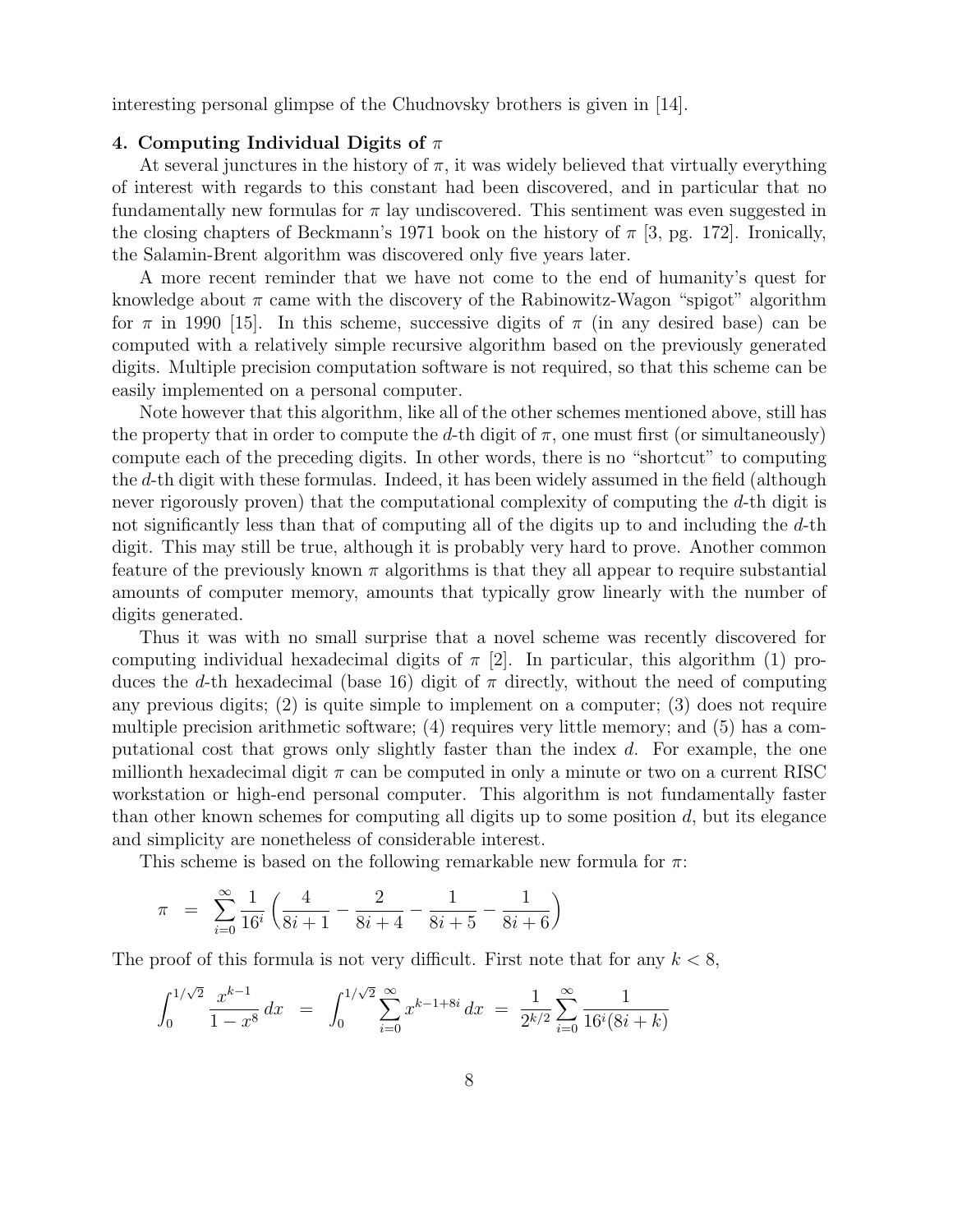| Babylonians            | 2000? BCE | 1              | $\overline{3.125} \ (3\frac{1}{8})$   |
|------------------------|-----------|----------------|---------------------------------------|
| Egyptians              | 2000? BCE | $\mathbf{1}$   | 3.16045 $(4(\frac{8}{9})^2)$          |
| China                  | 1200? BCE | $\mathbf{1}$   | 3                                     |
| Bible $(1$ Kings 7:23) | 550? BCE  | $\mathbf 1$    | 3                                     |
| Archimedes             | 250? BCE  | 3              | 3.1418 (ave.)                         |
| Hon Han Shu            | 130 AD    | $\mathbf{1}$   | 3.1622 (= $\sqrt{10}$ ?)              |
| Ptolemy                | 150       | 3              | 3.14166                               |
| Chung Hing             | 250?      | $\mathbf{1}$   | 3.16227 $(\sqrt{10})$                 |
| Wang Fau               | 250?      | $\mathbf{1}$   | 3.15555 $\left(\frac{142}{45}\right)$ |
| Liu Hui                | 263       | 5              | 3.14159                               |
| Siddhanta              | 380       | 3              | 3.1416                                |
| Tsu Ch'ung Chi         | 480?      | $\overline{7}$ | 3.1415926                             |
| Aryabhata              | 499       | $\overline{4}$ | 3.14156                               |
| <b>Brahmagupta</b>     | 640?      | 1              | 3.162277 ( $=\sqrt{10}$ )             |
| Al-Khowarizmi          | 800       | $\overline{4}$ | 3.1416                                |
| Fibonacci              | 1220      | 3              | 3.141818                              |
| Al-Kashi               | 1429      | 14             |                                       |
| Otho                   | 1573      | 6              | 3.1415929                             |
| Viete                  | 1593      | 9              | $3.1415926536$ (ave.)                 |
| Romanus                | 1593      | 15             |                                       |
| Van Ceulen             | 1596      | 20             |                                       |
| Van Ceulen             | 1615      | 35             |                                       |
| Newton                 | 1665      | 16             |                                       |
| Sharp                  | 1699      | 71             |                                       |
| Seki                   | 1700?     | 10             |                                       |
| Kamata                 | 1730?     | 25             |                                       |
| Machin                 | 1706      | 100            |                                       |
| De Lagny               | 1719      | 127            | $(112 \text{ correct})$               |
| Takebe                 | 1723      | 41             |                                       |
| Matsunaga              | 1739      | 50             |                                       |
| Vega                   | 1794      | 140            |                                       |
| Rutherford             | 1824      | 208            | $(152$ correct)                       |
| Strassnitzky and Dase  | 1844      | 200            |                                       |
| Clausen                | 1847      | 248            |                                       |
| Lehmann                | 1853      | 261            |                                       |
| Rutherford             | 1853      | 440            |                                       |
| Shanks                 | 1874      | 707            | $(527 \text{ correct})$               |

Table 1: History of  $\pi$  Calculations (Pre 20th Century)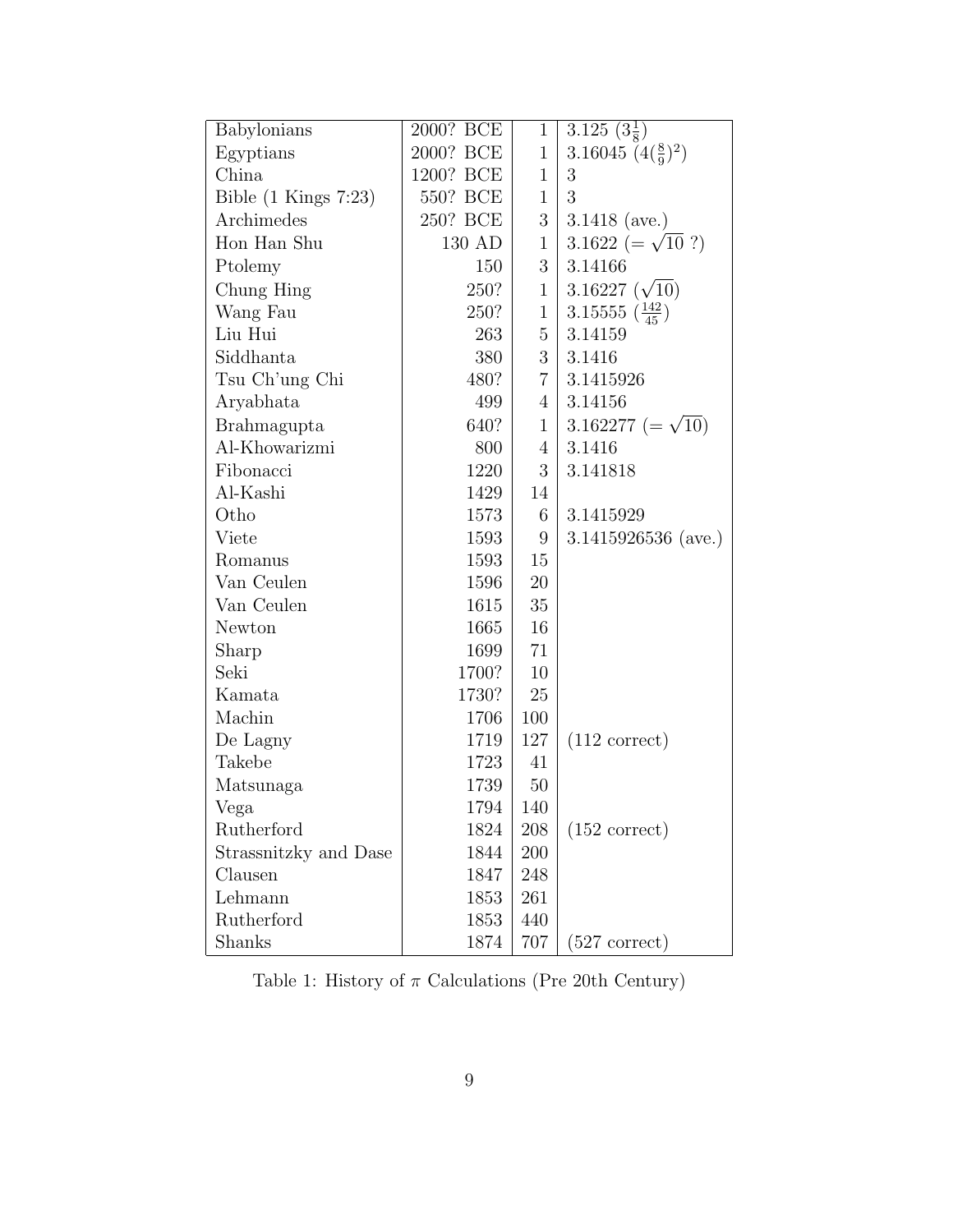| Ferguson                     | 1946         | 620           |
|------------------------------|--------------|---------------|
| Ferguson                     | 1947<br>Jan. | 710           |
| Ferguson and Wrench          | Sep.<br>1947 | 808           |
| Smith and Wrench             | 1949         | 1,120         |
| Reitwiesner et al. (ENIAC)   | 1949         | 2,037         |
| Nicholson and Jeenel         | 1954         | 3,092         |
| Felton                       | 1957         | 7,480         |
| Genuys                       | 1958<br>Jan. | 10,000        |
| Felton                       | May 1958     | 10,021        |
| Guilloud                     | 1959         | 16,167        |
| Shanks and Wrench            | 1961         | 100,265       |
| Guilloud and Filliatre       | 1966         | 250,000       |
| Guilloud and Dichampt        | 1967         | 500,000       |
| Guilloud and Bouyer          | 1973         | 1,001,250     |
| Miyoshi and Kanada           | 1981         | 2,000,036     |
| Guilloud                     | 1982         | 2,000,050     |
| Tamura                       | 1982         | 2,097,144     |
| Tamura and Kanada            | 1982         | 4,194,288     |
| Tamura and Kanada            | 1982         | 8,388,576     |
| Kanada, Yoshino and Tamura   | 1982         | 16,777,206    |
| Ushiro and Kanada            | 1983<br>Oct. | 10,013,395    |
| Gosper                       | 1985         | 17,526,200    |
| Bailey                       | 1986<br>Jan. | 29,360,111    |
| Kanada and Tamura            | Sep. 1986    | 33,554,414    |
| Kanada and Tamura            | Oct. 1986    | 67,108,839    |
| Kanada, Tamura, Kubo, et. al | 1987<br>Jan. | 134,217,700   |
| Kanada and Tamura            | 1988<br>Jan. | 201,326,551   |
| Chudnovskys                  | May 1989     | 480,000,000   |
| Chudnovskys                  | Jun. 1989    | 525,229,270   |
| Kanada and Tamura            | Jul.<br>1989 | 536,870,898   |
| Kanada and Tamura            | Nov. 1989    | 1,073,741,799 |
| Chudnovskys                  | 1989<br>Aug. | 1,011,196,691 |
| Chudnovskys                  | Aug. 1991    | 2,260,000,000 |
| Chudnovskys                  | May 1994     | 4,044,000,000 |
| Takahashi and Kanada         | Jun. 1995    | 3,221,225,466 |
| Kanada                       | Aug. 1995    | 4,294,967,286 |
| Kanada                       | Oct. 1995    | 6,442,450,938 |

Table 2: History of  $\pi$  Calculations (20th Century)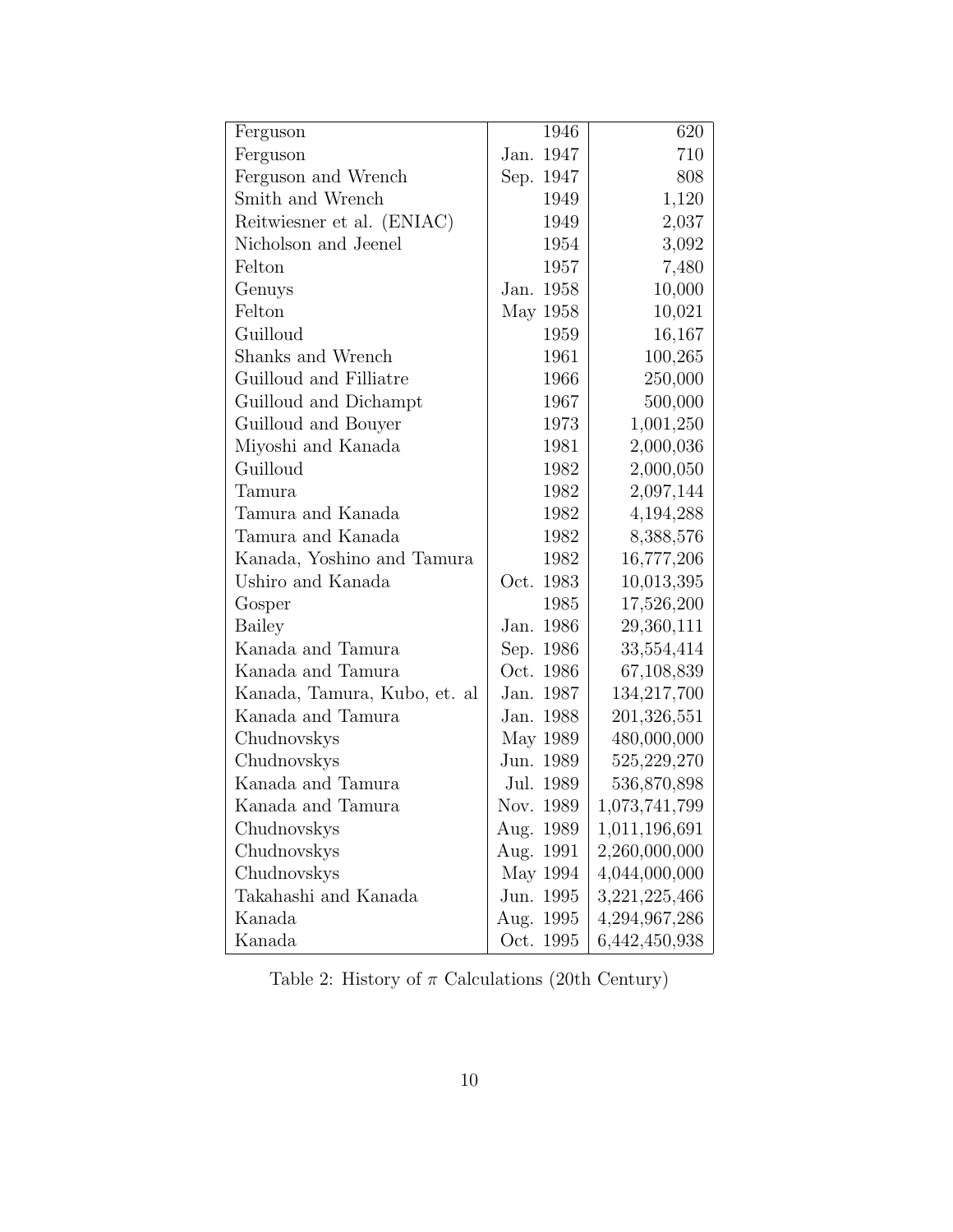Thus we can write

$$
\sum_{i=0}^{\infty} \frac{1}{16^i} \left( \frac{4}{8i+1} - \frac{2}{8i+4} - \frac{1}{8i+5} - \frac{1}{8i+6} \right)
$$

$$
= \int_0^{1/\sqrt{2}} \frac{4\sqrt{2} - 8x^3 - 4\sqrt{2}x^4 - 8x^5}{1 - x^8} dx
$$

which on substituting  $y := \sqrt{2}x$  becomes

$$
\int_0^1 \frac{16 y - 16}{y^4 - 2y^3 + 4y - 4} \, dy = \int_0^1 \frac{4y}{y^2 - 2} \, dy - \int_0^1 \frac{4y - 8}{y^2 - 2y + 2} \, dy = \pi
$$

reflecting a partial fraction decomposition of the integral on the left-hand side.

However, this derivation is dishonest, in the sense that the actual route of discovery was much different. This formula was actually discovered not by formal reasoning, but instead by numerical searches on a computer using the "PSLQ" integer relation finding algorithm [10]. Only afterwards was a rigorous proof found.

A similar formula for  $\pi^2$  (which also was first discovered using the PSLQ algorithm) is as follows:

$$
\pi^2 = \sum_{i=0}^{\infty} \frac{1}{16^i} \left[ \frac{16}{(8i+1)^2} - \frac{16}{(8i+2)^2} - \frac{8}{(8i+3)^2} - \frac{16}{(8i+4)^2} - \frac{4}{(8i+5)^2} - \frac{4}{(8i+6)^2} + \frac{2}{(8i+7)^2} \right]
$$

Formulas of this type for a few other mathematical constants are given in [2].

Computing individual hexadecimal digits of  $\pi$  using the above formula crucially relies on what is known as the binary algorithm for exponentiation, wherein one evaluates  $x^n$ by successive squaring and multiplication. This reduces the number of multiplications required to less than  $2\log_2(n)$ . According to Knuth, this technique dates back at least to 200 B.C [13]. In our application, we need to obtain the exponentiation result modulo a positive integer c. This can be efficiently done with the following variant of the binary exponentiation algorithm, wherein the result of each multiplication is reduced modulo c:

To compute  $r = b^n \mod c$ , first set t to be the largest power of two  $\leq n$ , and set  $r = 1$ . Then

A: if 
$$
n \ge t
$$
 then  $r \leftarrow br \mod c$ ;  $n \leftarrow n - t$ ; endif  
\n $t \leftarrow t/2$   
\nif  $t \ge 1$  then  $r \leftarrow r^2 \mod c$ ; go to A; endif

Here "mod" is used in the binary operator sense, namely as the binary function defined by x mod  $y := x - (x/y)y$ . Note that the above algorithm is entirely performed with positive integers that do not exceed  $c^2$  in size.

Consider now the first of the four sums in the formula above for  $\pi$ :

$$
S_1 = \sum_{k=0}^{\infty} \frac{1}{16^k (8k+1)}
$$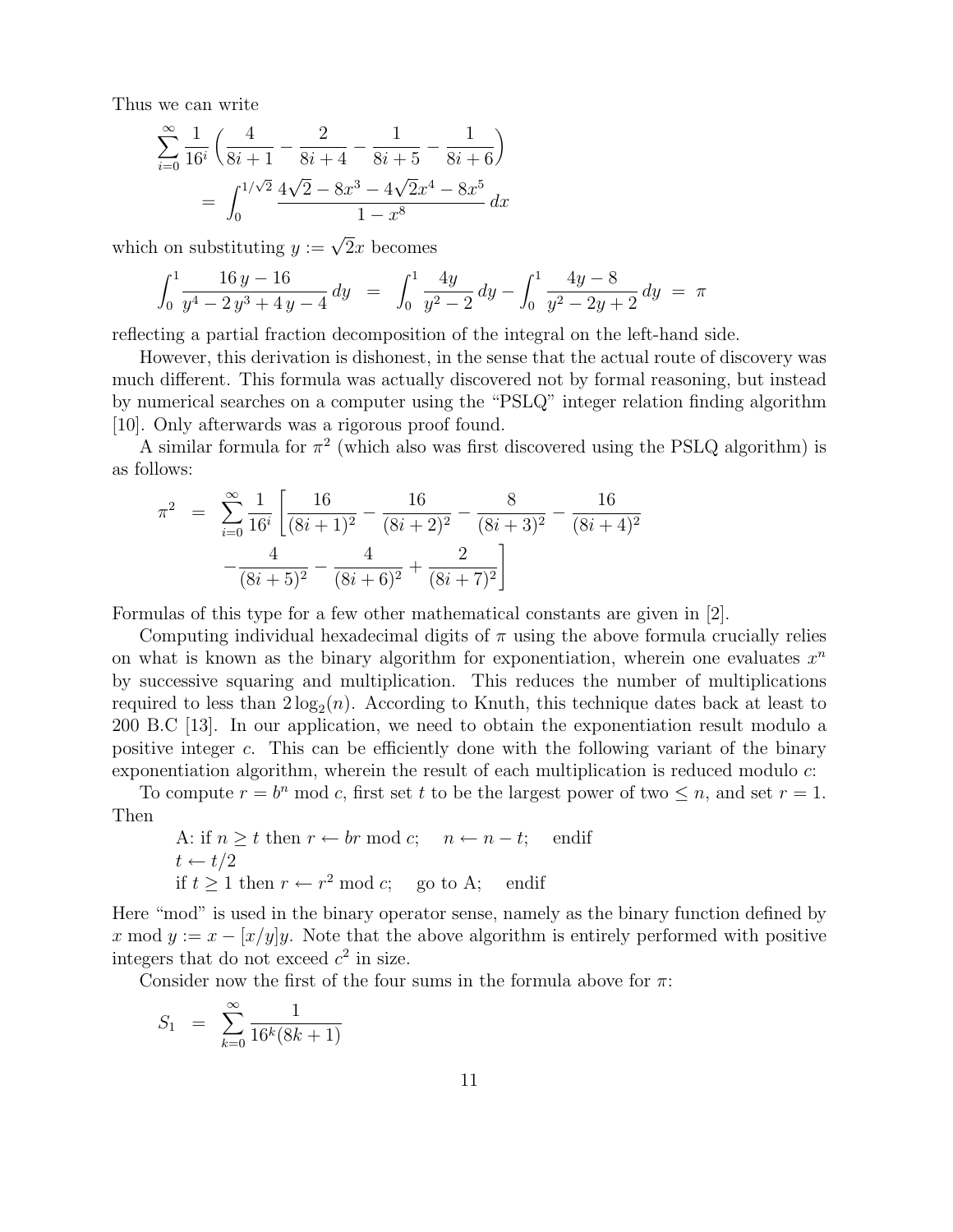First observe that the hexadecimal digits of  $S_1$  beginning at position  $d+1$  can be obtained from the fractional part of  $16^dS_1$ . Then we can write

$$
\begin{aligned} \text{frac}(16^d S_1) &= \sum_{k=0}^{\infty} \frac{16^{d-k}}{8k+1} \mod 1 \\ &= \sum_{k=0}^d \frac{16^{d-k} \mod 8k+1}{8k+1} \mod 1 + \sum_{k=d+1}^{\infty} \frac{16^{d-k}}{8k+1} \mod 1 \end{aligned}
$$

For each term of the first summation, the binary exponentiation scheme can be used to rapidly evaluate the numerator. In a computer implementation this can be done using either integer or 64-bit floating-point arithmetic. Then floating-point arithmetic can be used to perform the division and add the quotient to the sum mod 1. The second summation, where the exponent of 16 is negative, may be evaluated as written using floating-point arithmetic. It is only necessary to compute a few terms of this second summation, just enough to insure that the remaining terms sum to less than the "epsilon" of the floatingpoint arithmetic being used. The final result, a fraction between 0 and 1, is then converted to base 16, yielding the  $(d + 1)$ -th hexadecimal digit, plus several additional digits. Full details of this scheme, including some numerical considerations, as well as analogous formulas for a number of other basic mathematical constants, can be found in [2]. Sample implementations of this scheme in both Fortran and C are available from the web site http://www.cecm.sfu.ca/personal/pborwein/.

As the reader can see, there is nothing very sophisticated about either this new formula for  $\pi$ , its proof, or the scheme just described to compute hexadecimal digits of  $\pi$  using it. In fact, this same scheme can be used to compute binary (or hexadecimal) digits of  $log(2)$ based on the formula

$$
\log(2) = \sum_{k=1}^{\infty} \frac{1}{k2^k},
$$

which has been known for centuries. Thus it is frankly astonishing that these methods have lain undiscovered all this time. There seems to be no fundamental reason that Euler, for example, could not have discovered them. The only advantage that today's researchers have in this regard is advanced computer technology. Along this line, Table 3 gives some hexadecimal digits of  $\pi$  computed using the above scheme.

One question that immediately arises in the wake of this discovery is whether or not there is a formula of this type and an associated computational scheme to compute individual *decimal* digits of π. Alas, no decimal scheme for π is known at this time, although there is for certain constants such as  $log(9/10)$  — see [2]. On the other hand, there is not yet any proof that a decimal scheme for  $\pi$  cannot exist. This question is currently being actively pursued by researchers. Based on some numerical searches using the PSLQ algorithm, it appears that there are no simple formulas of the above form for  $\pi$  with 10 in the place of 16. This of course does not rule out the possibility of completely different formulas that nonetheless permit rapid computation of individual decimal digits of  $\pi$ .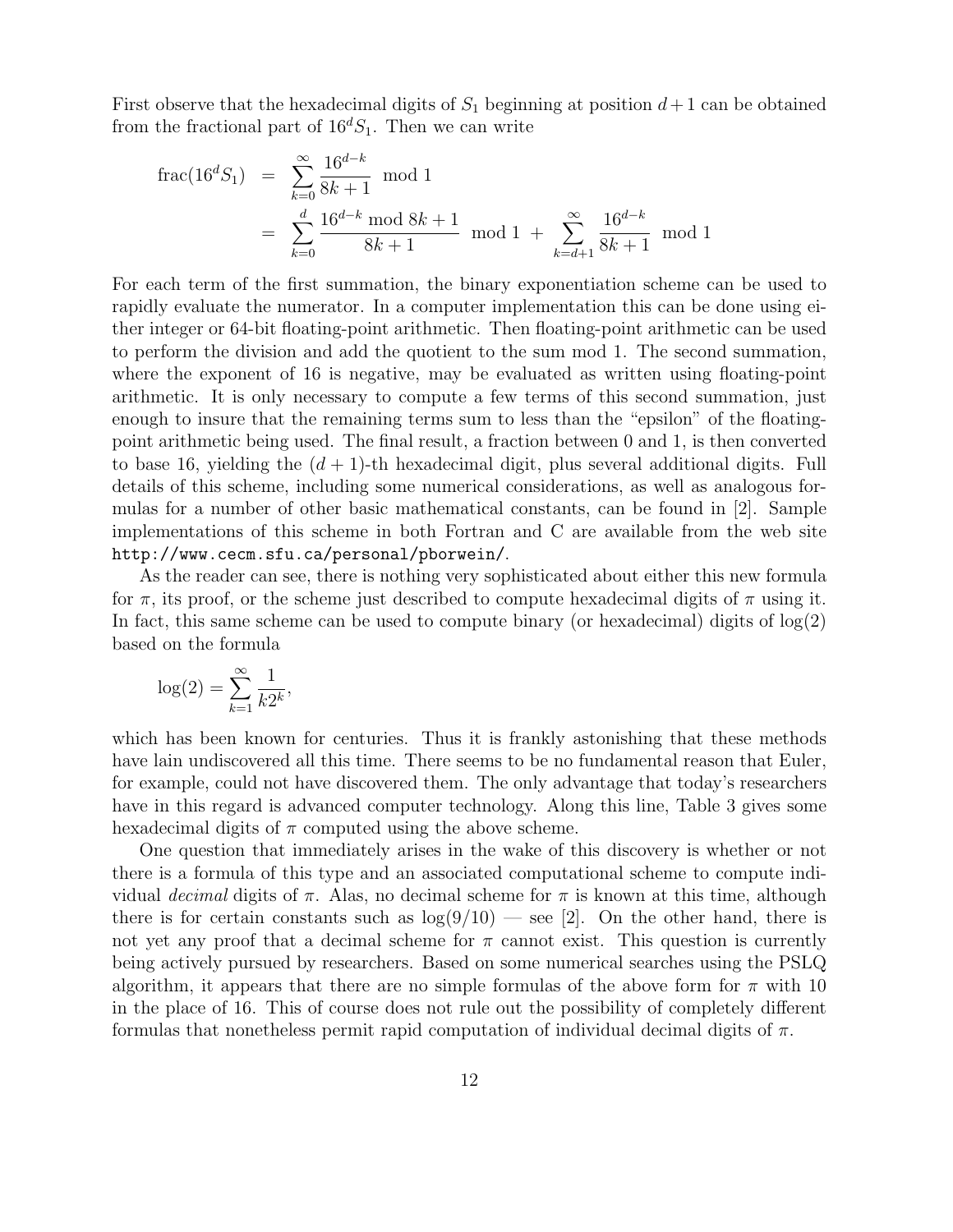|           | Hex Digits Beginning |
|-----------|----------------------|
| Position  | At This Position     |
| $10^{6}$  | 26C65E52CB4593       |
| $10^{7}$  | 17AF5863EFED8D       |
| $10^{8}$  | ECB840E21926EC       |
| $10^{9}$  | 85895585A0428B       |
| $10^{10}$ | 921C73C6838FB2       |

Table 3: Hexadecimal Digits of  $\pi$ 

### **5. Why?**

Certainly there is no need for computing  $\pi$  to millions or billions of digits in practical scientific or engineering work. A value of  $\pi$  to 40 digits would be more than enough to compute the circumference of the Milky Way galaxy to an error less than the size of a proton. There are certain scientific calculations that require intermediate calculations to be performed to significantly higher precision than required for the final results, but it is doubtful than anyone will ever need more than a few hundred digits of  $\pi$  for such purposes. Values of  $\pi$  to a few thousand digits are sometimes employed in explorations of mathematical questions using a computer, but we not aware of any significant number of applications beyond this level.

One motivation for computing digits of  $\pi$  is that these calculations are excellent tests of the integrity of computer hardware and software. This is because if even a single error occurs during a computation, almost certainly the final result will be in error. On the other hand, if two independent computations of digits of  $\pi$  agree, then most likely both computers performed billions or even trillions of operations flawlessly. For example, in 1986, a  $\pi$ -calculating program detected some obscure hardware problems in one of the original Cray-2 supercomputers [1].

The challenge of computing  $\pi$  has also stimulated research into advanced computational techniques. For example, some new techniques for efficiently computing linear convolutions and fast Fourier transforms (FFTs), which have applications in many areas of science and engineering, had their origins in efforts to accelerate computations of  $\pi$ .

Beyond immediate practicality, decimal and binary expansions of  $\pi$  have long been of interest to mathematicians, who have still not been able to resolve the question of whether the expansion of  $\pi$  is normal [18]. In particular, it is widely suspected that the decimal expansions of  $\pi$ ,  $e$ ,  $\sqrt{2}$ ,  $\sqrt{10}$ , and many other mathematical constants all have the property that the limiting frequency of any digit is one tenth, and the limiting frequency of any n-long string of decimal digits is 10−*<sup>n</sup>* (and similarly for binary expansions). Such a guaranteed property could, for instance, be the basis of a reliable pseudo-random number generator for scientific calculations. Unfortunately, this assertion has not been proven in even one instance. Thus there is a continuing interest in performing statistical analyses on the expansions of these numbers to see if there is any irregularity that would suggest this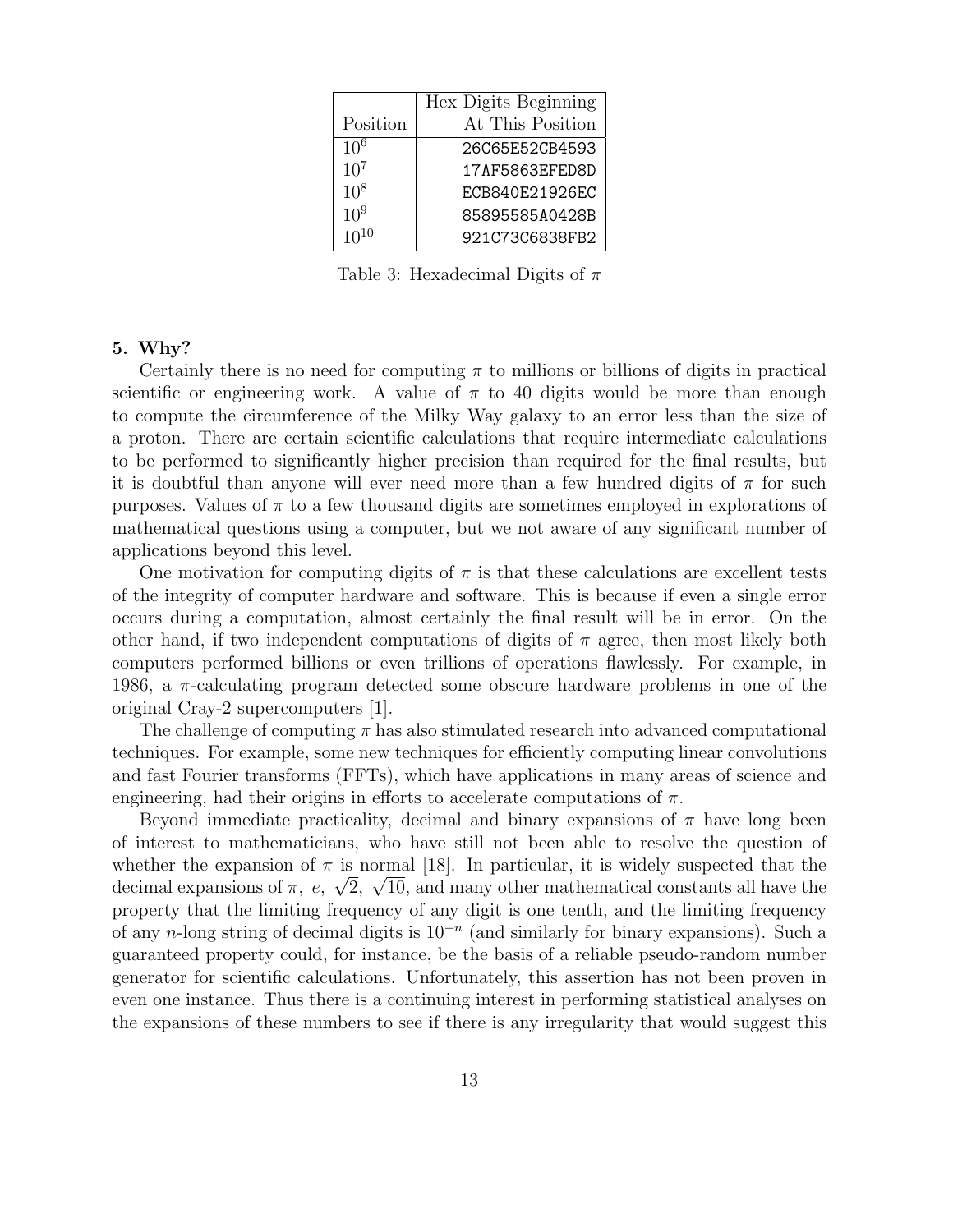assertion is false. So far, such studies of high-precision values of  $\pi$  have not disclosed any irregularities. Along this line, new formulas and schemes for computing digits of  $\pi$ , such as the one described in section four, are of interest because some of these may suggest new approaches to answering the normality question.

Finally, there is a more fundamental motivation for computing  $\pi$ , which should be familiar to anyone who has scaled a lofty mountain or competed in a major sporting event: "it is there"  $-$  it is easily the most famous of the basic constants of mathematics. Thus as long as there are humans (and computers) we will doubtless have ever-more impressive computations of  $\pi$ .

### **Conclusion**

The constant  $\pi$  has repeatedly surprised humanity with new and often unanticipated results. If anything, the discoveries of this century have been even more startling, with respect to the previous state of knowledge, than those of past centuries. Thus we conclude that even more surprises lurk in the depths of undiscovered knowledge regarding this famous constant. We thus look forward to what the future has to bring.

### **Acknowledgment**

The authors wish to acknowledge helpful information from Yasumasa Kanada of the University of Tokyo.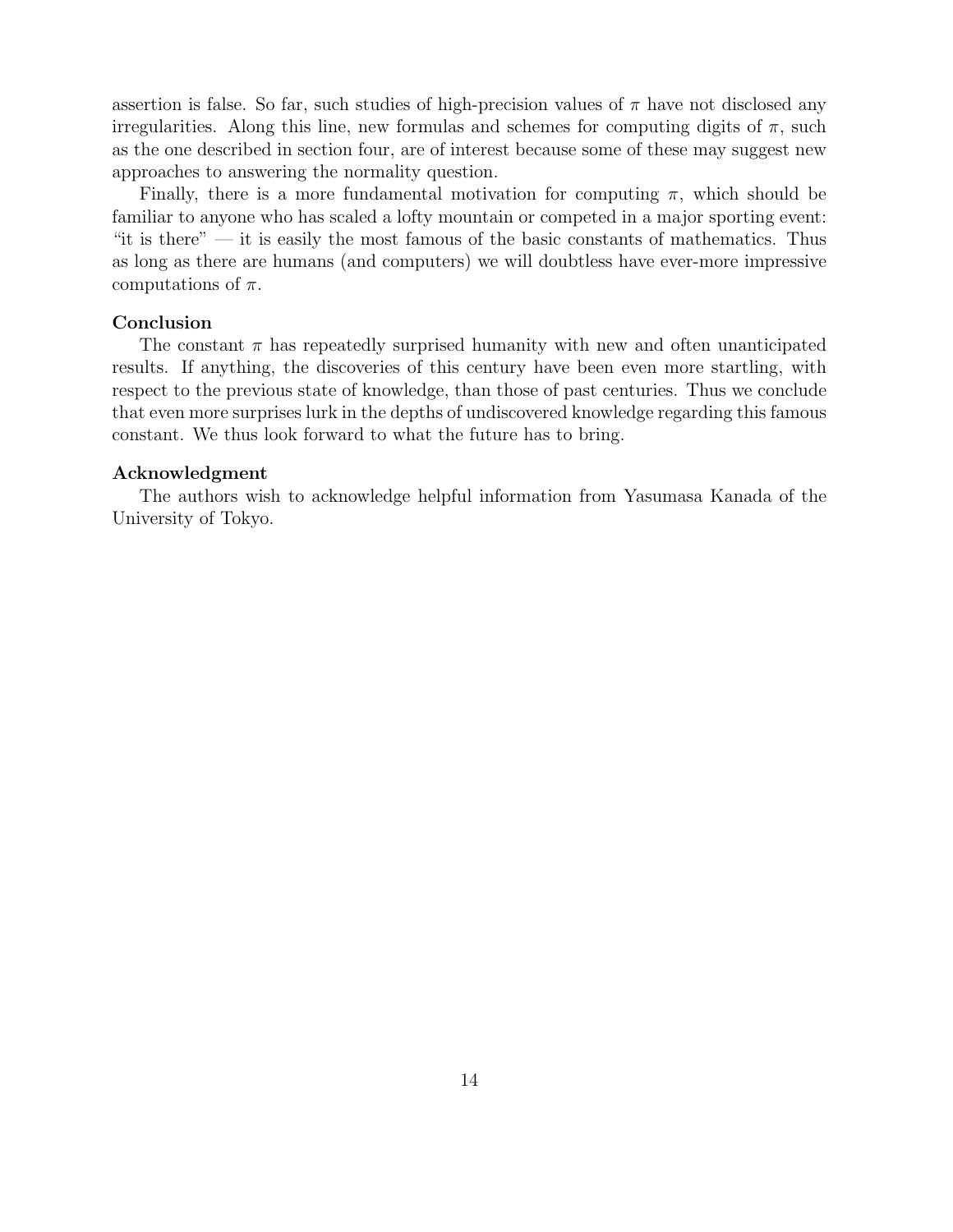## **References**

- [1] D. H. Bailey, "The Computation of Pi to 29,360,000 Decimal Digits Using Borweins' Quartically Convergent Algorithm", *Mathematics of Computation*, Jan. 1988, pg. 283– 296.
- [2] D. H. Bailey, P. B. Borwein and S. Plouffe, "On The Rapid Computation of Various Polylogarithmic Constants", manuscript, 1996. Available from http://www.cecm.sfu/personal/pborwein/.
- [3] P. Beckmann, *A History of Pi*, St. Martin's Press, New York, 1971.
- [4] L. Berggren, J. M. Borwein, and P. B. Borwein, *A Sourcebook on Pi*, Springer, to appear.
- [5] J. M. Borwein and P. B. Borwein, *Pi and the AGM: A Study in Analytic Number Theory and Computational Complexity*, John Wiley, New York, 1987.
- [6] J. M. Borwein and P. B. Borwein, "Ramanujan and Pi", *Scientific American*, February 1987, pg. 112–117.
- [7] J. M. Borwein, P. B. Borwein and D. H. Bailey, "Ramanujan, Modular Equations, and Approximations to Pi, or How to Compute One Billion Digits of Pi", *American Mathematical Monthly*, March 1989, pg. 201–219. Also available from the URL http://www.cecm.sfu.ca/personal/pborwein/.
- [8] R. P. Brent, "Fast Multiple-Precision Evaluation of Elementary Functions", *Journal of the ACM*, vol. 23 (1976), pg. 242–251.
- [9] D. and C. Chudnovsky, personal communication, 1995.
- [10] H. R. P. Ferguson and D. H. Bailey, "Analysis of PSLQ, An Integer Relation Algorithm", manuscript, 1996. Available from author.
- [11] T. L. Heath, trans, "The Works of Archimedes", in Robert M. Hutchins, ed., *Great Books of the Western World*, vol. 11, Encyclopedia Britannica, 1952, pg. 447–451.
- [12] Y. Kanada, personal communication, 1996. See also Kanada's book (in Japanese), *Story of Pi*, Tokyo-Toshyo Co. Ltd., Tokyo, Japan, 1991.
- [13] D. E. Knuth, *The Art of Computer Programming*, vol. 2, Addison-Wesley, Reading, MA, 1981.
- [14] R. Preston, "The Mountains of Pi", *The New Yorker*, March 2, 1992, pg. 36–67.
- [15] S. D. Rabinowitz and S. Wagon, "A Spigot Algorithm for Pi", *American Math. Monthly*, vol. 103 (1995), pg. 195–203.